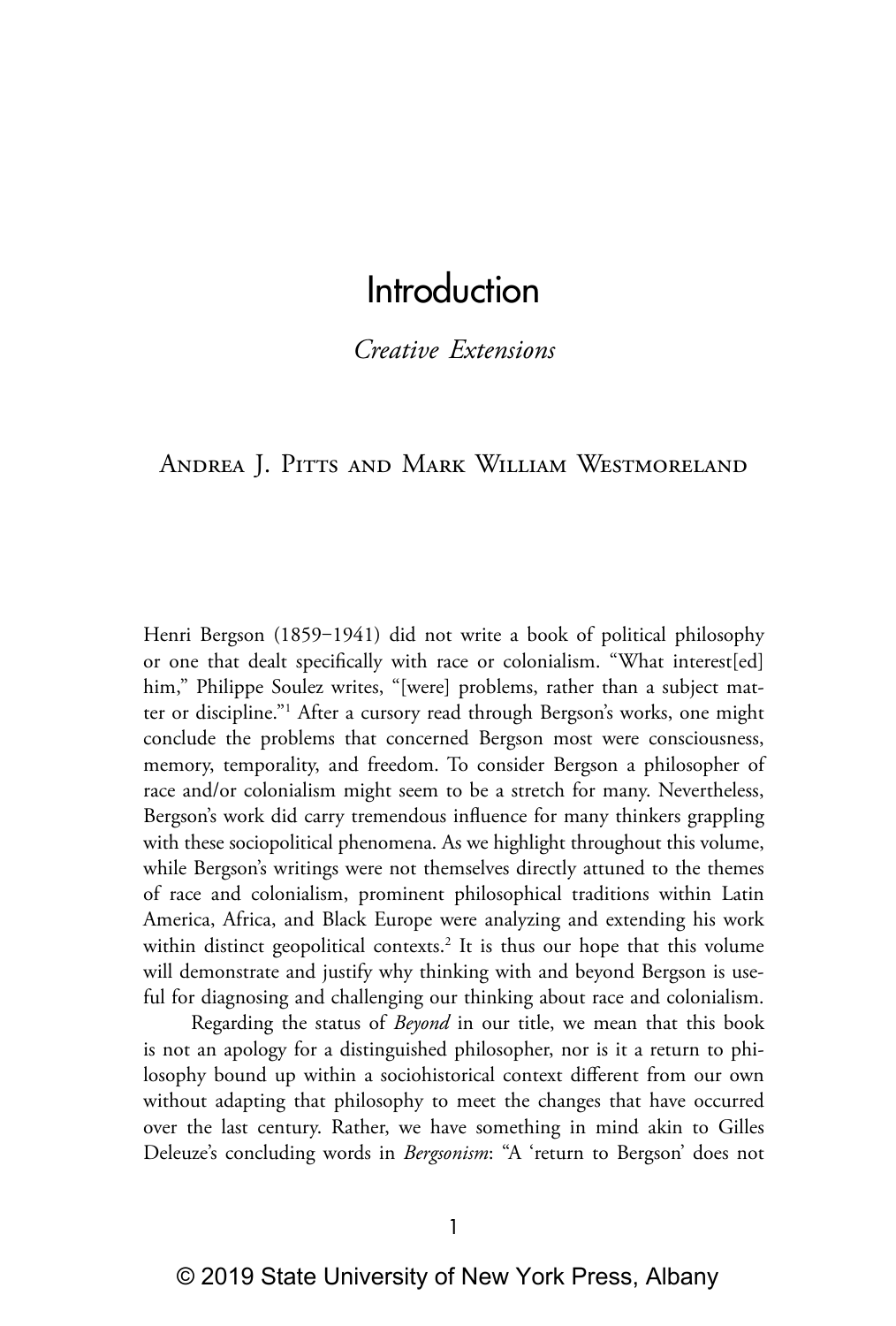only mean a renewed admiration for a great philosopher but a renewal of his project today, in relation to the transformations of life and society."<sup>3</sup> In this vein, we want to reconsider some old problems, a few with which Bergson was familiar, by extending his thought in new and creative ways. Likewise, we want to apply Bergson's thought to questions unknown or not discussed by the philosopher. And, we hope, like Alexandre Lefebvre and Melanie White, "To show that Bergson does not just offer a new solution to already established problems, but, in keeping with the methodological privilege he gives to them, he dissolves or reconfigures the formation of the problem itself."4 Thus, our aim in this volume is to shed light on systems of oppression such as racism and colonialism, and on the creative possibilities for resistance to these forms of oppression from the theoretical influences of Bergsonism. In what follows, we highlight some relevant biographical details of Bergson's political career, and then connect his work to the topics of race and colonialism. Finally, we close with an outline of the chapters in this volume and some suggested pathways to move through the text.

# Bergson's Political Career

Bergson left his mark on early twentieth century internationalism. For instance, John Humphrey, one of the main authors of the United Nations' *Universal Declaration of Human Rights* (1948), was significantly influenced by Bergson. According to Clinton Curle, "Humphrey kept a journal of his private thoughts during his early tenure at the United Nations. From these journals, it is apparent that he came to view the *Universal Declaration* in terms of Bergson's book *The Two Sources of Morality and Religion.*"5 Years earlier, during World War I, particularly in 1916, Bergson became a French emissary to Spain and delivered lectures at the Ateneo de Madrid. In February 1917, Bergson (unofficially) visited the United States, and through this visit, French Premier Aristide Briand had hoped that Bergson would passionately encourage Woodrow Wilson to enter the war.

After war ceased toward the end of 1918, the Paris Peace Conference provided the blueprint for peace between the Allied victors and the Central Powers. During the conference, which lasted from January 18, 1919 to June 28, 1919 (the fifth anniversary of the assassination of Archduke Franz Ferdinand), Bergson took on the role of liaison between France and the United States. The Conference resulted in five peace treaties, including the Treaty of Versailles, and the creation of the League of Nations, which was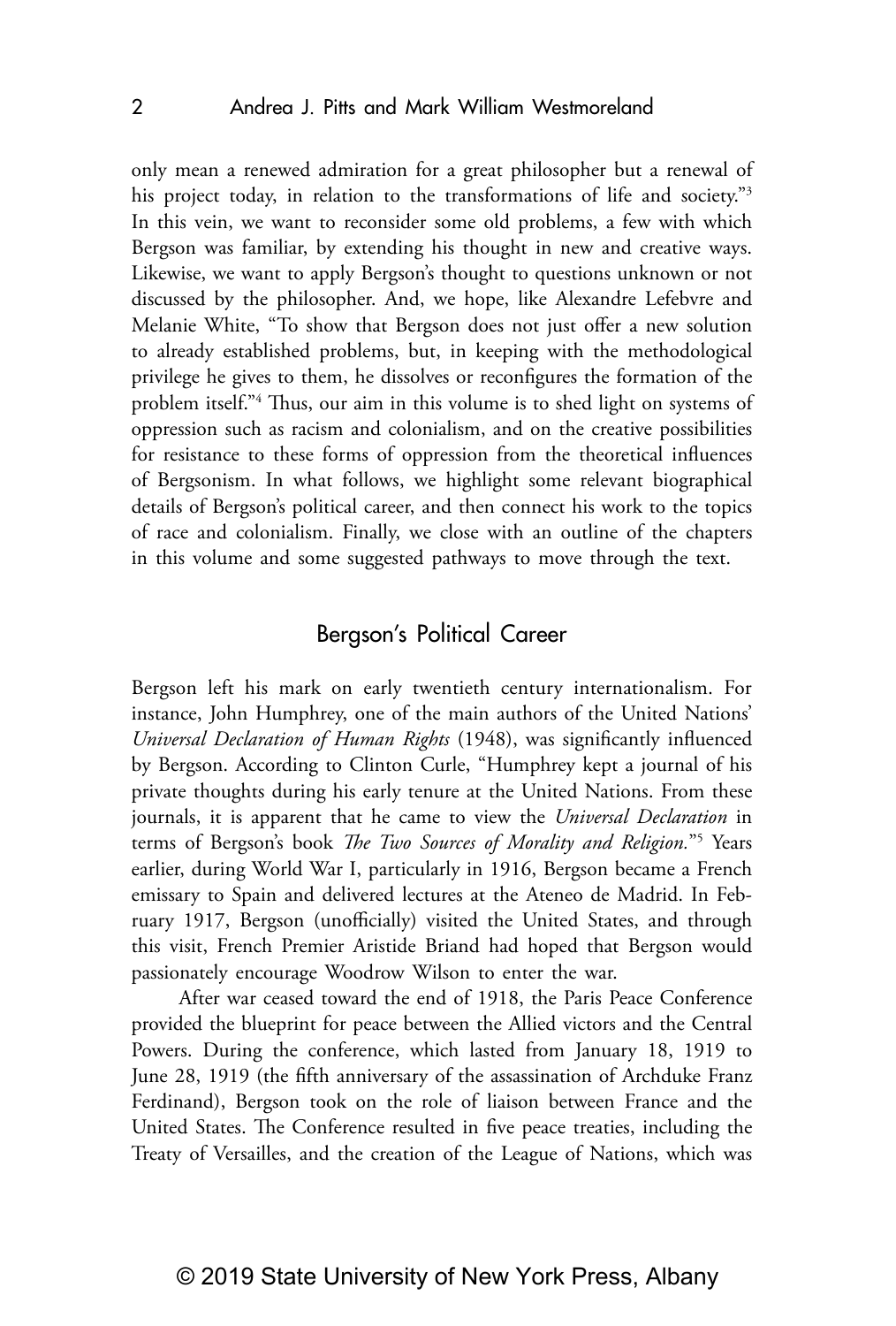officially founded on January 10, 1920, with the purpose of maintaining international peace. Bergson served as chair of the League's International Commission for Intellectual Cooperation (ICIC) from the summer of 1922 until 1925, when he resigned due to illness. The ICIC had a joint goal, namely, to cultivate both scientific cooperation and moral fraternity and solidarity.6 Bergson later wrote in *The Two Sources* that "anyone who is thoroughly familiar with the language and literature of a people cannot be wholly its enemy. This should be borne in mind when we ask education to pave the way for international understanding."7 Looking back, it is clear that Bergson had thought for many years about how to establish and maintain a peaceful internationalism. The League and its aim of peace were not solely political in origin but, at least for Bergson, were mystical and religious. The League of Nations was rooted in and buttressed by mystical intuition—something very distant from the mechanical rationalization of the factory (and of the gas chamber). The ICIC more specifically sought to increase communication between nations by creating a network of shared projects through which scholarship could be translated from one language to another, students and researchers could participate in the scientific and artistic life of different countries via exchange programs, and knowledge could be more readily and accessibly disseminated. These new networks, it was thought, held the potential for fostering a strong sense of community and belonging among the member states of the League.<sup>8</sup> Sadly, by 1939, Hitler's invasion of Poland inaugurated the second Great War, bringing with it another holocaust.9

## Race and Colonialism

In *Humanism and Terror*, Maurice Merleau-Ponty highlights the extent to which our species is capable of both profound beauty and sublime violence: "The human world is an open or unfinished system and the same radical contingency which threatens it with discord also rescues it from the inevitability of disorder and prevents us from despairing of it, providing only that one remembers its various machineries are actually men and tries to maintain and expand man's relations to man."10 In one line of thought, we might consider how modernity began with the hunting of Black peoples and continued with the atomic bomb.<sup>11</sup> It wears the mask of progress while hiding its thanatocratic nature, that is, its capacity for killing all human lives—both friend and foe. The modern era is one of contradiction. On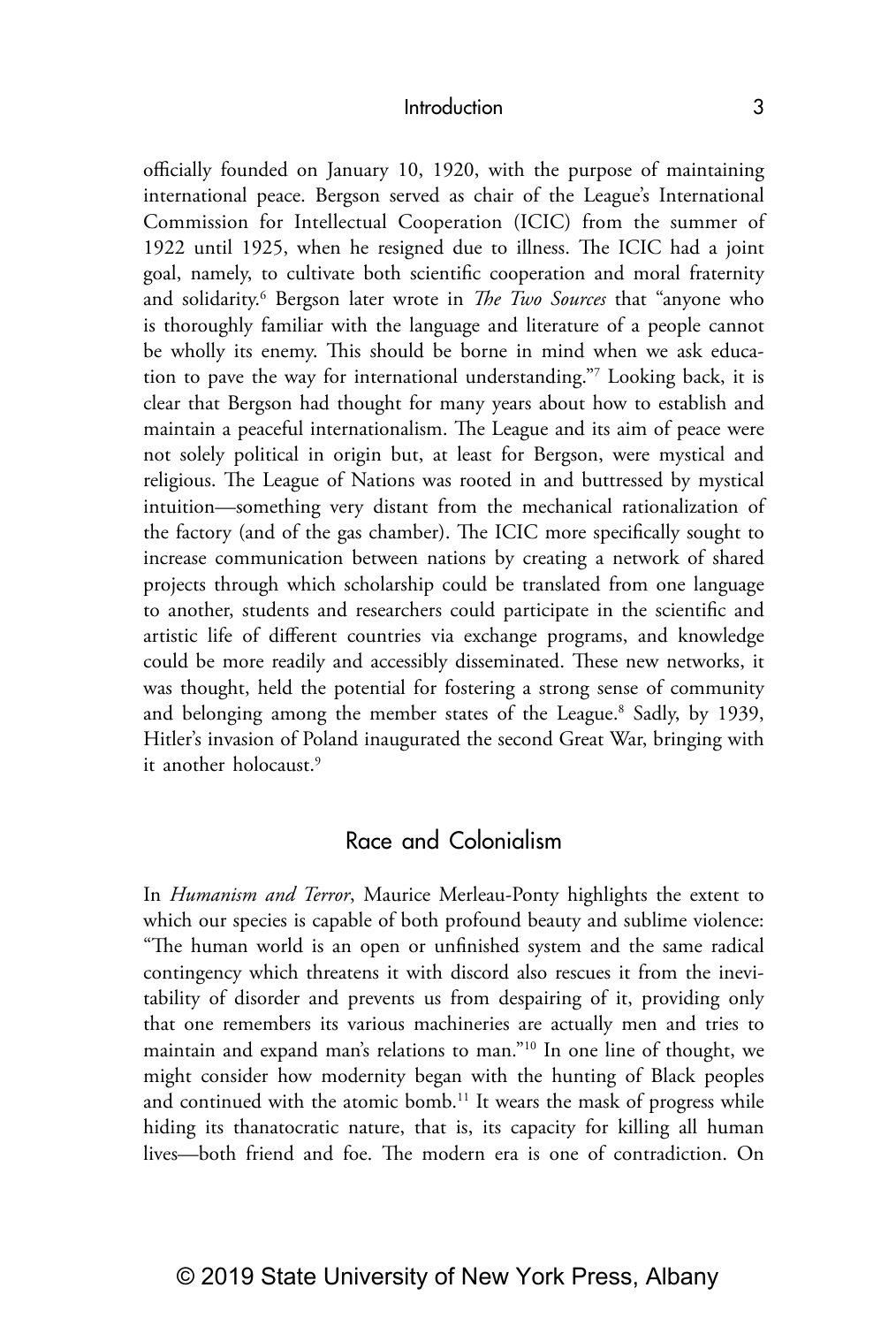the one hand, it lifts up the ideals of freedom, equality, and justice. On the other hand, it requires of itself unjust habits of, including but not limited to, ethnocentrism, xenophobia, racism, sexism, gender discrimination, and colonial violence. Racism, for example, is, as Soulez claims, "the flipside of the refusal to 'know' the other, namely to acknowledge or 'recognize' him [*sic*]. Naturalizing the difference (by biologizing it) opens the way to extermination."12 As Bergson notes, a "veil of ignorance, preconceptions and prejudices" exists between one and the other, and this veil leads to all manner of injustice.<sup>13</sup>

The notion of justice brings to the fore other related ideas such as equality and, more recently, rights.<sup>14</sup> Justice, as it relates to equality, involves determining the proper relation of one thing to another by appealing to a third thing. Take, for instance, the rights of citizens within a so-called free society such as the United States. In a formal sense, affluent white men and poor Women of Color are equal with regard to a third, namely, the neutral deraced and desexed citizen of the U.S. Constitution. Much work has already been done to show how this "anonymous citizen" figure reinforces white supremacist and sexist values in so far as white men with material resources are implicitly (and often explicitly) the paradigmatic citizen. It is worth noting for our present purpose how this third category is predicated on the social norms of (closed) society. In short, the closed society can only support a relative justice. Bergson writes,

Justice has always evoked ideas of equality, or proportion, of compensation [. . .] The idea [of justice] must have already taken shape as far back as the days of exchange and barter; however rudimentary a community may be, it barters, and it cannot barter without first finding out if the objects exchanged are really equal in value, that is to say, both exchangeable for a definite third object.<sup>15</sup>

Such an economy of exchange will have all things reduced to their value in the market. At some point, and we have already been at this point for some time, human life will be valued with regard to one's economic value, which will be based on one's productivity while also leaving room for any one particular person to be expendable. This is the fate of neocolonial finance capitalism of the twenty-first century.

Absolute justice, however, exceeds the social determination of the third thing—a constitution or money. Rather than affirming a person's value (citizen or not) by tying this value to an equality of rights, absolute justice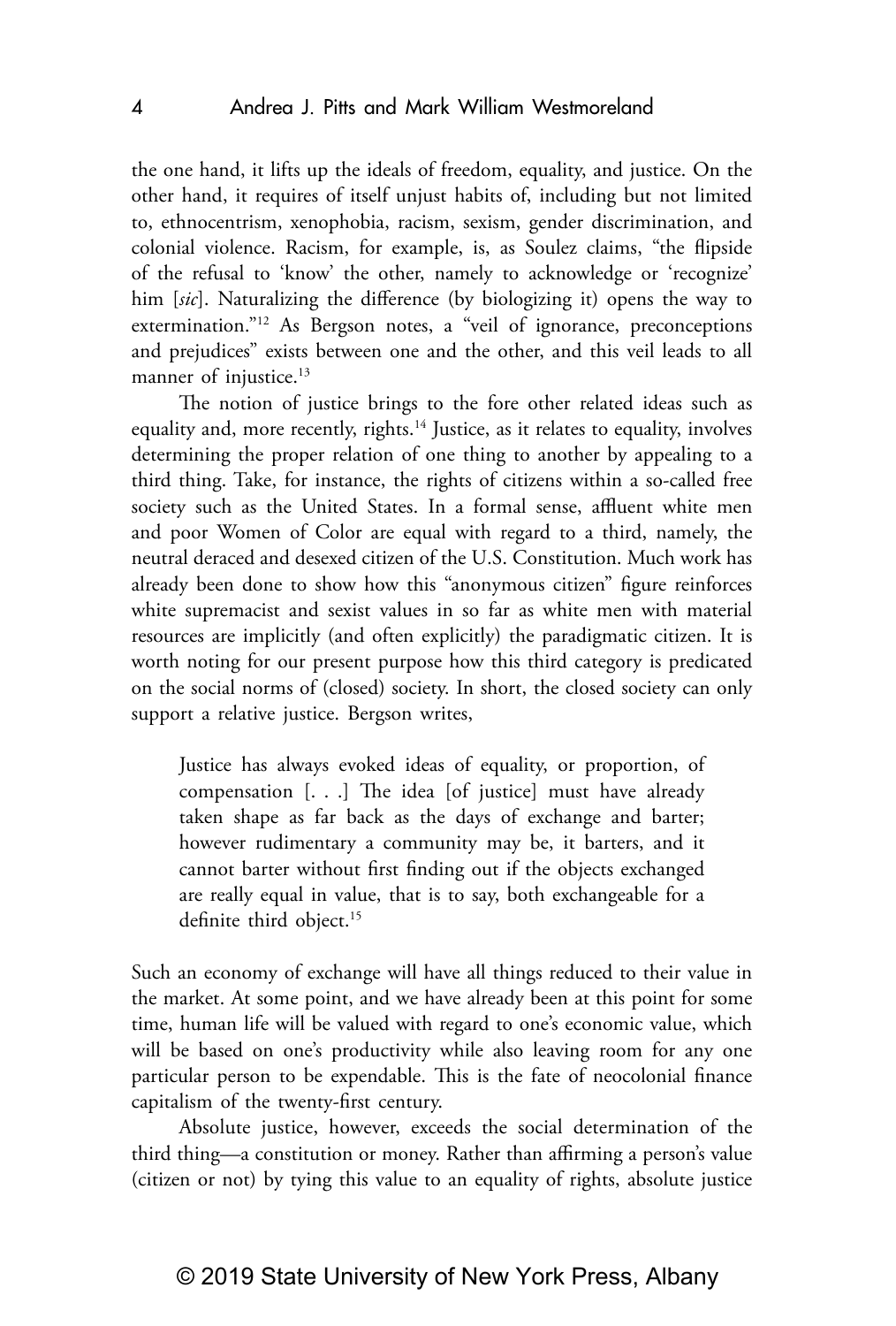affirms the incommensurate value of every person.<sup>16</sup> Absolute justice is none other than the love for all persons. This is not the same as, for example, the color-blindness approach to racism defended by some liberals. Colorblindness obfuscates the failures of systemic racism and addresses (perhaps) the intentions of whites while ignoring the consequences of whites' actions. Absolute justice bypasses the problems of identity politics. One can respect persons in their particularity without having this particularity be a condition for equal rights. Bergson appears to have in mind here that one ought to be affirmatively indifferent to difference. This suggests that one acknowledges differences among persons and, at the same time, defends the equality of all persons regardless of these differences. In practice, this means to begin with the social conditions in which people find themselves—such conditions are in no way equitable—and strive for what Aimé Césaire describes as "a humanism made for the measure of the world."17 Put differently, absolute justice must be "[drawn] out to infinity."18 There will always be more injustice to alleviate. Every society is a mixture of tendencies toward closure and openness. Put differently, there are no purely closed or purely open societies. Nevertheless, our world would be better off if the tendency toward openness were actualized much more often.

This volume seeks to unsettle the sedimentation of unjust binaries white/black, male/female, colonizer/colonized, friend/enemy, primitive/ civilized, self/other—and cast doubt on the oft held belief that Western rationalization and industrialization will bring about human flourishing on a global scale.<sup>19</sup> The key to human flourishing, however, lies not in walled sovereignties and nation-states, not in sexist patriarchy or racist white supremacy, but rather in the tendency toward the open—that is, the indeterminate, inclusive, and welcoming—society. Bergson writes, "Between the nation, however great it might be, and humanity there exists the distance that separates the finite from the indefinite, the closed and the open."20 Nations are grounded in a logic of exclusion, which in turn keeps us from embarking on the fecund adventure of our proper humanity, that is, of actualizing the tendency toward an open society.

## Structure of the Volume

Part I, "Bergson on Colonialism, Social Groups, and the State," begins the volume with an analysis of Bergson's treatment of conceptions of social group cohesion, history, and the formation of modern nation-states. The authors collected here demonstrate that Bergson's writings help to provide clarity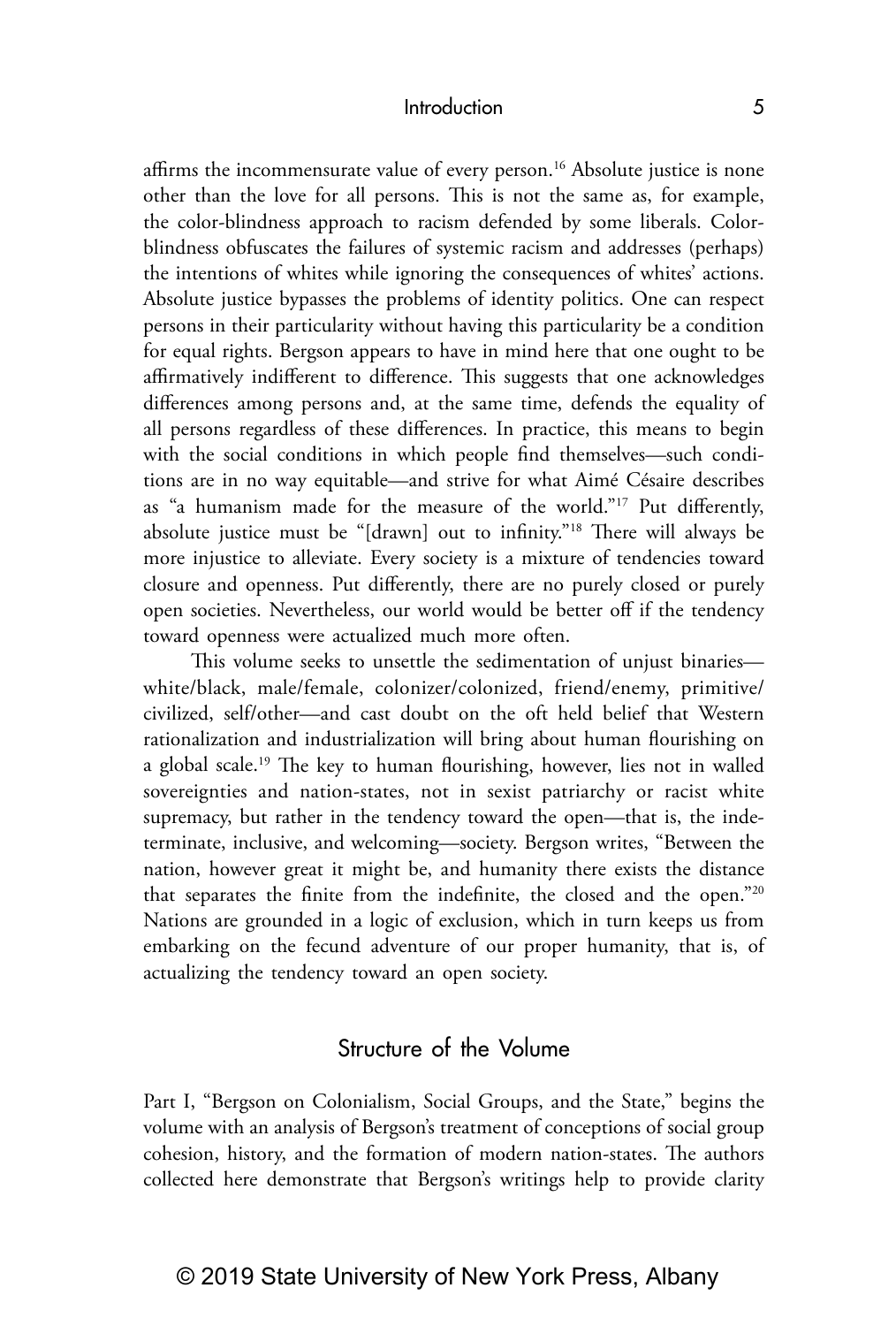for long-standing debates within political philosophy that pertain specifically to race and colonial violence. Chapter 1 by Alia Al-Saji, "Decolonizing Bergson," brings readers to the theme of temporality in Bergson's work in an attempt, in her words, to *decolonize* his writings. Taking *The Two Sources on Morality and Religion* as a primary text, Al-Saji proposes that the concept of the "half-open," rather than an open/closed dichotomy, bypasses liberalist conceptions of temporality that frame the history of colonial oppression. Chapter 2, "The Language of Closure," by Martin Shuster, analyses the political foundations of state formation, and offers Bergson's conception of language as a means to interpret the relationship between homogeneity and difference among state populations. Chapter 3, "The Politics of Sympathy in Bergson's *The Two Sources of Morality and Religion*," by Melanie White, further interrogates threads of group cohesion through an analysis of sympathy in *The Two Sources of Morality and Religion*. In this vein, White argues that Bergson's conception of sympathy may offer a fruitful theoretical site from which to explore systemic forms of racism and exclusion.

Part II, "Bergsonian Themes in the Négritude Movement," examines the influence of Bergonsism on that movement. In chapter 4, titled "Bergson, Senghor, and the Philosophical Foundations of Négritude," Clevis Headley maps out several aspects of Bergson's thought, particularly the notions of intellect, intuition, and duration and the role of science with regard to knowledge production. After providing the reader with the necessary scaffolding for understanding Bergsonism, Headley explores the status of Négritude as presented by poet, politician, and culture critic Léopold Sédar Senghor. Many critics of Négritude have prematurely denounced Négritude as being guilty of endorsing various unsavory notions: racism, essentialism, nativism, and naive ideological mystification. Headley pushes against such critics by claiming that it is only in the context of acknowledging Senghor's debt to Bergson and his involvement with African art forms that his positive assessment of emotion and his limiting of the scope of reason make philosophical sense. In chapter 5, "The Spectacle of Belonging," Annette K. Joseph-Gabriel considers how Bergson's *Laughter*—with its unique discussion of how the sight of the Black body provokes laughter from whites—was reconsidered by the editors of the renowned Négritude movement journal *La revue du monde noir*. For Haitian doctor Leo Sajous and Martinican journalist Paulette Nardal, *Laughter* became a tool used for scrutinizing the connection between nationalism and racial performativity. In short, Joseph-Gabriel argues that Négritude writers rethought Bergson's comical Negro trope—foregrounding the adverse effects of colonialism on the Black psyche—by highlighting the link between colonial ideology and comedy.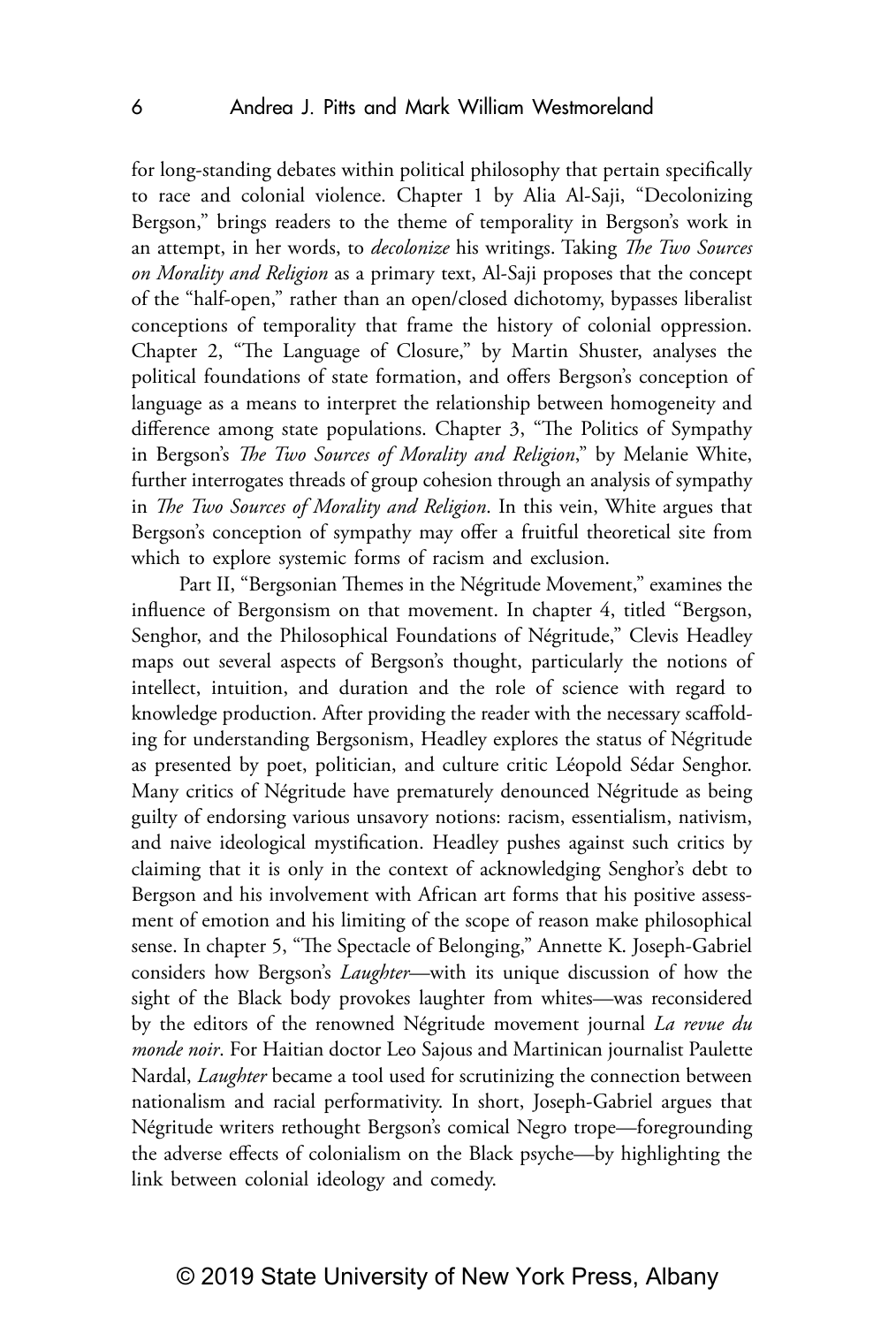Finally, part III, "Race, Revolution, and Bergsonism in Latin America," highlights the tremendous influence that Bergson had in the context of nationalist, socialist, and antipositivist movements throughout the Americas. Chapter 6, Adriana Novoa's "Racial Becomings," demonstrates how uses of Bergsonism within recent developments by feminists within the Anglophone discourse of "New Materialisms" has rich historical precursors in nineteenthand early-twentieth-century Latin American thought. Novoa provides a substantial overview of the scientific and philosophical debates during these periods in Argentina, Chile, Cuba, Mexico, Peru, and Uruguay, and the means by which authors in these geopolitical contexts utilized, extended, and critiqued Bergson's views on vitalism, evolution, and temporality. Chapter 7, "Bergsonism in Postrevolutionary Mexico," by Andrea J. Pitts, focuses more specifically on the writings of Mexican philosopher and educator Antonio Caso. Pitts analyzes the influence of Bergson's conception of intuition on early-twentieth-century postrevolutionary Mexican philosophy, and more specifically, the significance of his thought on Caso's articulation of aesthetic intuition. The book concludes with chapter 8, "Antagonism and Myth," by Jaime Hanneken, who analyzes the influence of Bergsonism on Peruvian socialist theorist José Carlos Mariátegui. Matiátegui, Hanneken argues, drew from a Bergsonian thread of thought found within George Sorel's writings to develop a political role for mythmaking within revolutionary struggle. "The myth of the general strike," according to Hanneken, creates the conditions of collective memory and struggle necessary to mobilize indigenous peasant workers in Peru. The conclusion of Hanneken's chapter also brings the volume back to themes from the foreword of this volume—namely, the optimism in a creative capacity within philosophical thinking that we find in Lawlor's remarks on Bergson surfaces again in Hanneken's articulation of community transformation and political mythmaking. From these distinct discursive contexts we glean hope for future extensions, critiques, and elaborations of the many philosophical questions regarding race and colonialism that can framed through the writings of Bergson.

## Creative Pathways through the Volume

We close our introduction here by offering some suggested pathways by which readers of this volume can navigate the many themes, contexts, and sources discussed in this collection. For readers who are interested in Bergson's writings on humor and the social imagination, the chapters by Shuster, White, Joseph-Gabriel, Pitts, and Hanneken offer extensive analyses of these themes.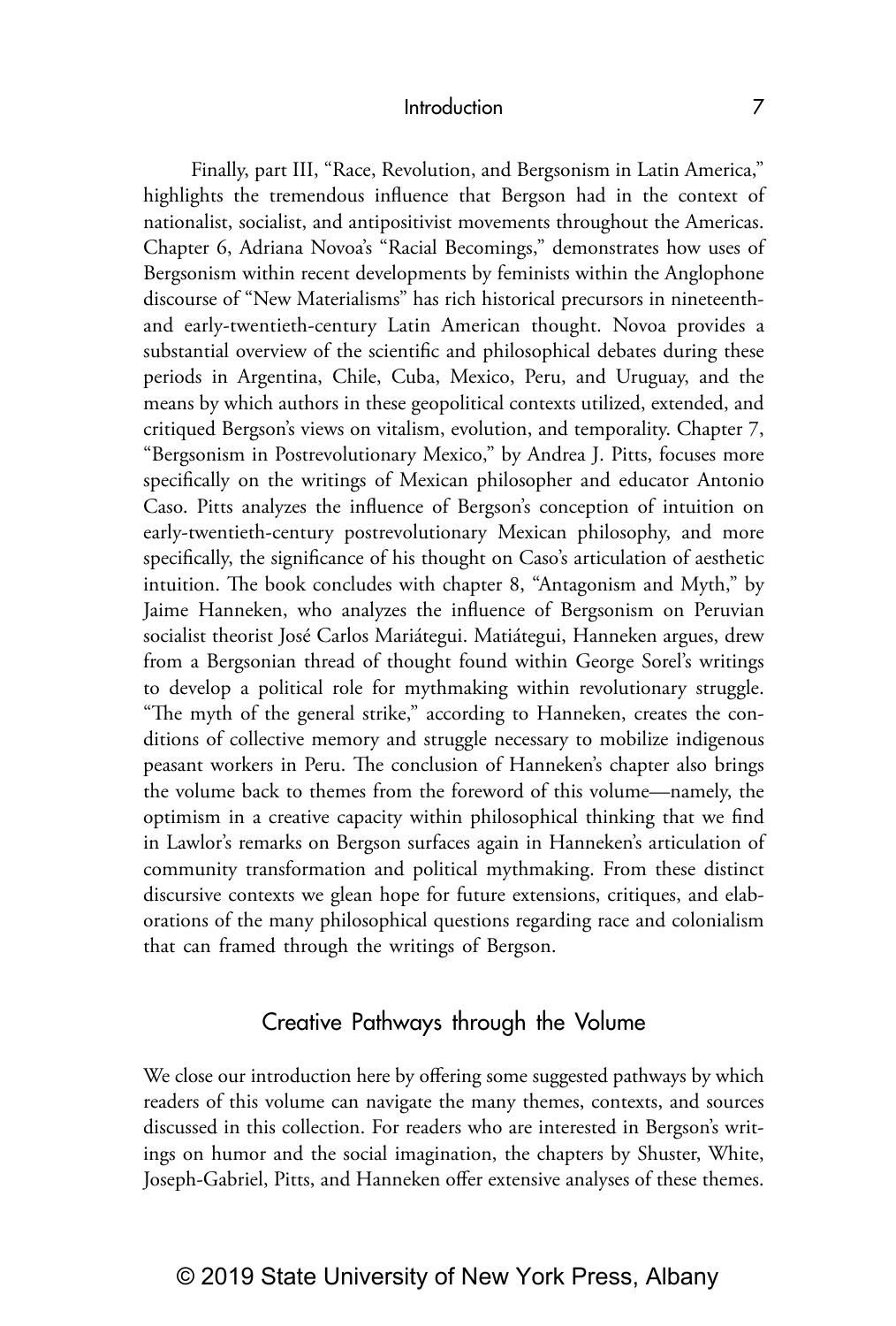With respect to theme of Bergsonian temporality, the chapters offered by Headley, Al-Saji, and Novoa focus specifically on the relationship between history, time, and duration. Regarding philosophical questions about the formation of racial group identities and collective resistance, the works by White, Headley, Joseph-Gabriel, Novoa, and Hanneken each provide distinct perspectives that highlight how Bergsonism may be used to address such questions. A number of works in the volume also bring to light themes within the recent philosophical discourse of New Materialisms, including the chapters by Al-Saji, Novoa, and Pitts. Additionally, for readers interested in Bergson's conceptualization of sympathy, Lawlor, White, and Headley all address this concept at varying lengths. Last, with respect to attention to Bergson's *The Two Sources of Morality and Religion*, we offer here a number of chapters exploring the dynamics of that text, such as those by Al-Saji, Shuster, White, and Pitts. From these many perspectives we hope that our readers are able to creatively explore the many options available through Bergsonism, and that our readers find new and dynamic ways of approaching questions of race and colonialism through and beyond his work.

#### **Notes**

 1. Philippe Soulez, "Bergson as Philosopher of War and Theorist of the Political," trans. Melissa McMahon, in *Bergson, Politics, and Religion,* ed. Alexandre Lefebvre and Melanie White (Durham, NC: Duke University Press, 2012), 109.

 2. Although we do not offer analyses of these genealogical threads in the volume, Bergson's work has also had a significant impact on writings within Muslim and Asian philosophical thought, including in the work of authors such as Zaki al-Arsuzi (1899-1968), Allama Muhammad Iqbal (1877-1938), and Liang Shuming (1893-1988). Japan, in particular, has a long history of Bergson scholarship including Kiyoshi Miki (1897-1945), Kitarō Nishida (1870-1945), and Hajime Tanabe (1885-1962), as well as more recent scholars such as the founders of Project Bergson in Japan: Hisashi Fujita (1973-), Tatsuya Higaki (1964-), and Naoki Sugiyama (1964–). See, for example, Yanming An, "Liang Shuming and Henri Bergson on Intuition: Cultural Context and the Evolution of Terms," *Philosophy of East and West* 47, no. 3 (1997): 337‒62; Hisashi Fujita, "Bergson's Hand: Toward a History of (Non)-Organic Vitalism," Substance 114, 36, no. 3 (2007): 115-30; Saleh Omar, "Philosophical Origins of the Arab Ba'th Party: The Work of Zaki Al-Arsuzi," *Arab Studies Quarterly* 18, no. 2 (1996): 23‒37; Susan Townsend*, Miki Kiyoshi 1897‒1945: Japan's Itinerant Philosopher* (Boston: Leiden, 2009).